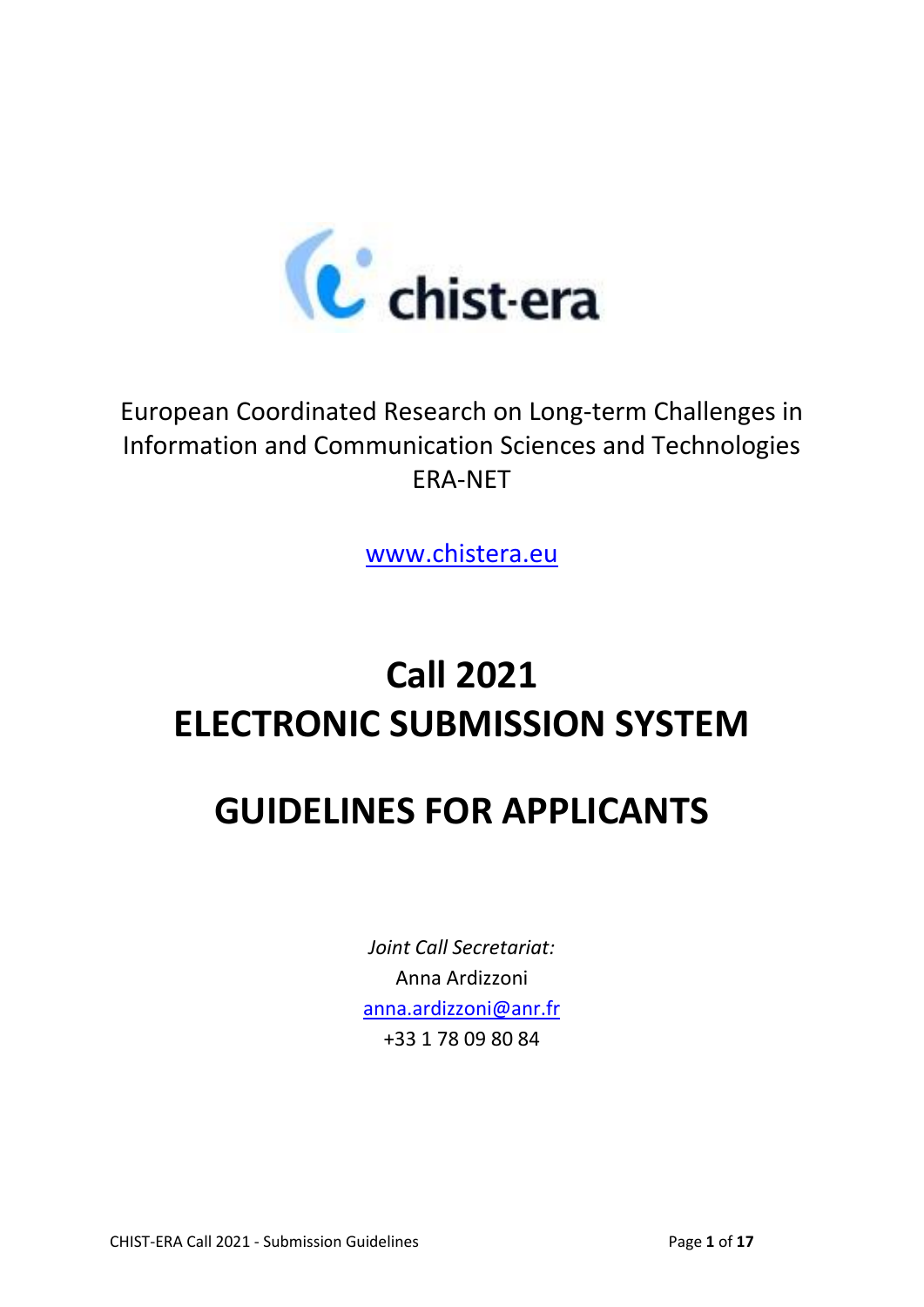### **Table of contents**

| 1. |        |  |
|----|--------|--|
|    | 1.1.   |  |
|    | 1.2.   |  |
|    | 1.3.   |  |
| 2. |        |  |
|    | 2.1.   |  |
|    | 2.2.   |  |
|    | 2.3.   |  |
|    | 2.4.   |  |
|    | 2.5.   |  |
| 3. |        |  |
|    | 3.1.   |  |
|    | 3.2.   |  |
|    | 3.3.   |  |
|    | 3.3.1. |  |
|    | 3.3.2. |  |
|    | 3.3.3. |  |
|    | 3.3.4. |  |
|    | 3.3.5. |  |
|    | 3.3.6. |  |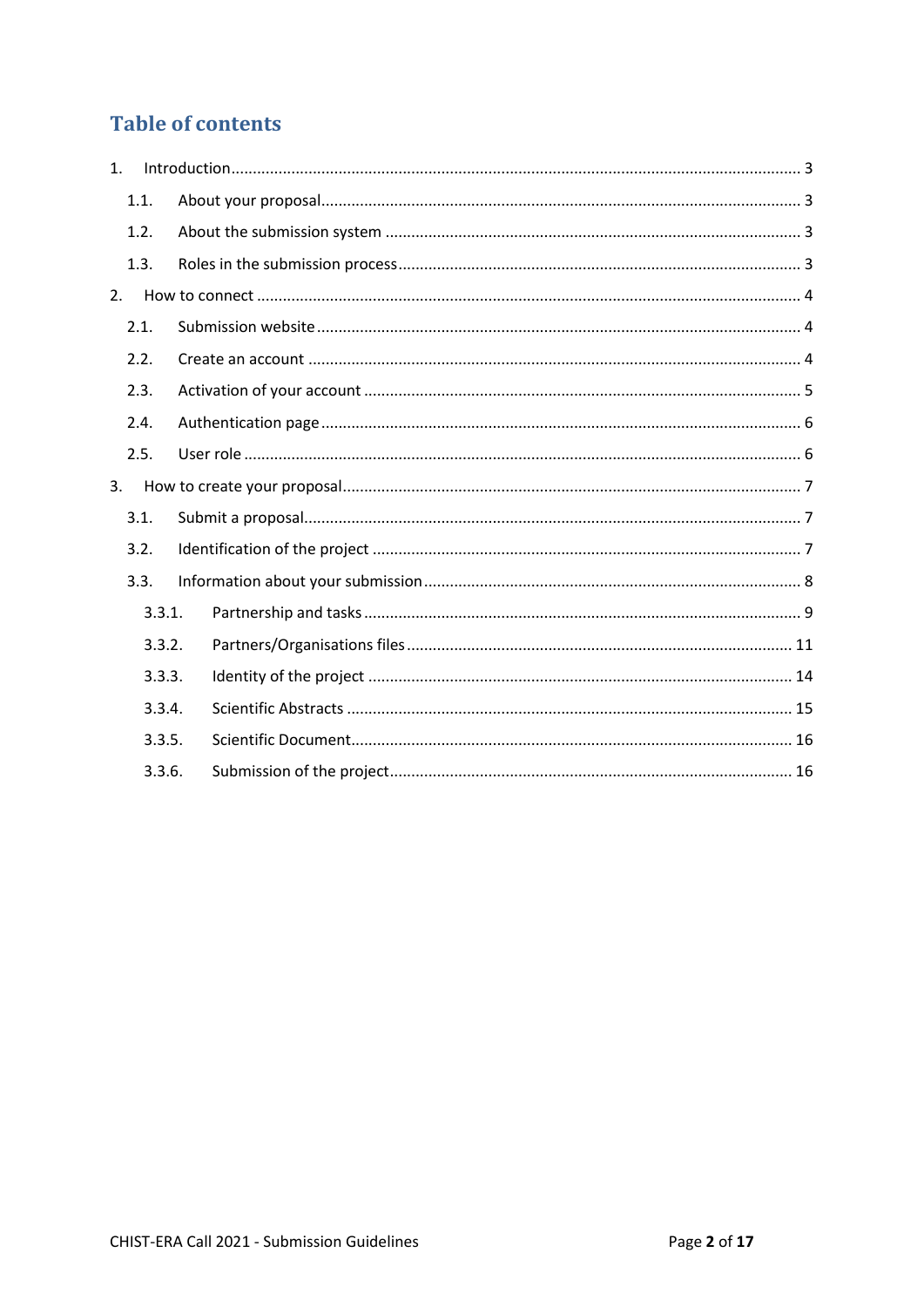## <span id="page-2-0"></span>1. Introduction

### <span id="page-2-1"></span>1.1. About your proposal

All documentation relative to the call is provided on the following CHIST-ERA website page: [https://www.chistera.eu/call-2021-announcement.](https://www.chistera.eu/call-2021-announcement)

Prior to submission, the project coordinator must carefully read the call announcement and prepare two documents following the templates available on the call page<sup>1</sup>:

- **- A project proposal document**, to be submitted in PDF format;
- **- A project financial plan**, to be submitted in Excel format.

## <span id="page-2-2"></span>1.2. About the submission system

The CHIST-ERA Call 2021 electronic submission system is based on the French National Research Agency (ANR) electronic submission platform [\(https://aap.agencerecherche.fr/\)](https://aap.agencerecherche.fr/)<sup>2</sup>. The present document is designed to guide you through the submission process and ensure a smooth submission.

Note that some features of the submission platform are not used for this call and that some fields in the interface can be safely ignored. This is for example the case of the detailed financial information, which is instead provided by uploading the aforementioned financial plan. When it occurs, it will be mentioned in this document.

Each modified page in the submission platform must be saved (using the "Save" button) before going to another page.

### <span id="page-2-3"></span>1.3. Roles in the submission process

A Consortium is composed of project partners represented each by a Principal Investigator (PI). The project coordinator createsthe proposal in the submission system and adds the other project partners. The partner PIs are automatically informed by email. The email invites them to log into the system in order to complete, check or modify the information provided by the coordinator about them. It is the responsibility of the coordinator to ensure that the partner information is properly filled in. When the proposal is complete, the coordinator can lock it, which prevents the other partners to update their information. Only the coordinator is allowed to modify the project-level information.

<sup>1</sup>[https://www.chistera.eu/sites/www.chistera.eu/files/CHIST-ERA%20Call%202021%20-](https://www.chistera.eu/sites/www.chistera.eu/files/CHIST-ERA%20Call%202021%20-%20Proposal%20Form.docx) [%20Proposal%20Form.docx,](https://www.chistera.eu/sites/www.chistera.eu/files/CHIST-ERA%20Call%202021%20-%20Proposal%20Form.docx)

1

[https://www.chistera.eu/sites/www.chistera.eu/files/CHIST-ERA%20Call%202021%20-](https://www.chistera.eu/sites/www.chistera.eu/files/CHIST-ERA%20Call%202021%20-%20Financial%20Template.xlsx) [%20Financial%20Template.xlsx](https://www.chistera.eu/sites/www.chistera.eu/files/CHIST-ERA%20Call%202021%20-%20Financial%20Template.xlsx)

 $2$  The call, published in November 2021 and for which projects are selected in 2022, is considered as part of the 2022 edition in the submission system.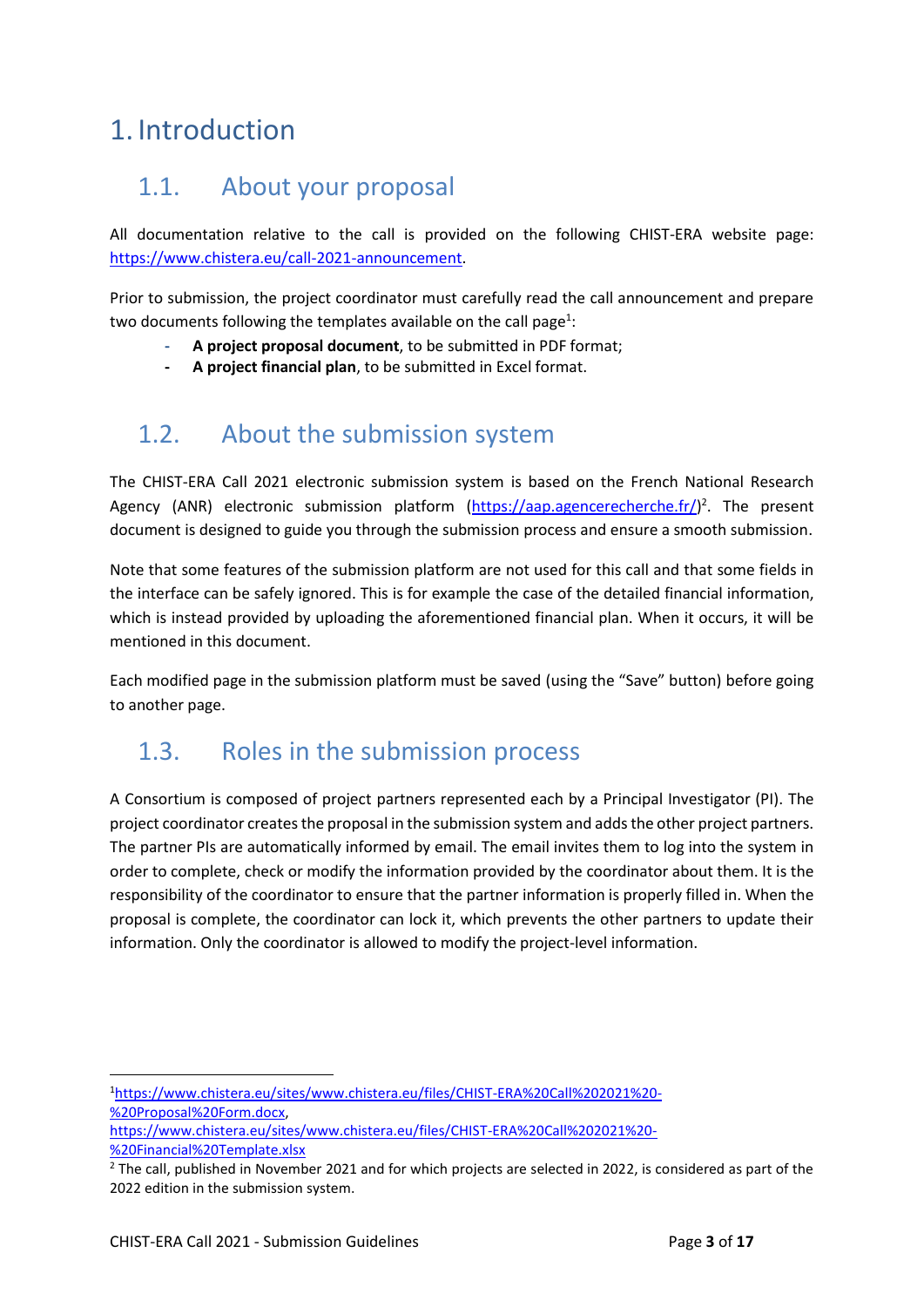## <span id="page-3-0"></span>2.How to connect

The coordinator and the other PIs can connect to the website in the following way.

### <span id="page-3-1"></span>2.1. Submission website

The electronic submission system is available at the following URL: [https://aap.agencerecherche.fr/\\_layouts/15/SIM/Pages/SIMNouveauProjet.aspx?idAAP=1758](https://aap.agencerecherche.fr/_layouts/15/SIM/Pages/SIMNouveauProjet.aspx?idAAP=1758)

**NOTE**: The user interface is bilingual (French and English). Click on the flag on the upper-right side of the screen to reach the pages in English. You can change the interface language at any time.

## <span id="page-3-2"></span>2.2. Create an account

The welcome page of the submission system is shown below. Fill in the form with your personal information (Last name, First name, Email address).

If you already have an account on the ANR submission website, you can go directly to the authentication page.

If you have forgotten your password, you can ask for a new one on the authentication page.



We thank you for your interest and wish you a successful submission.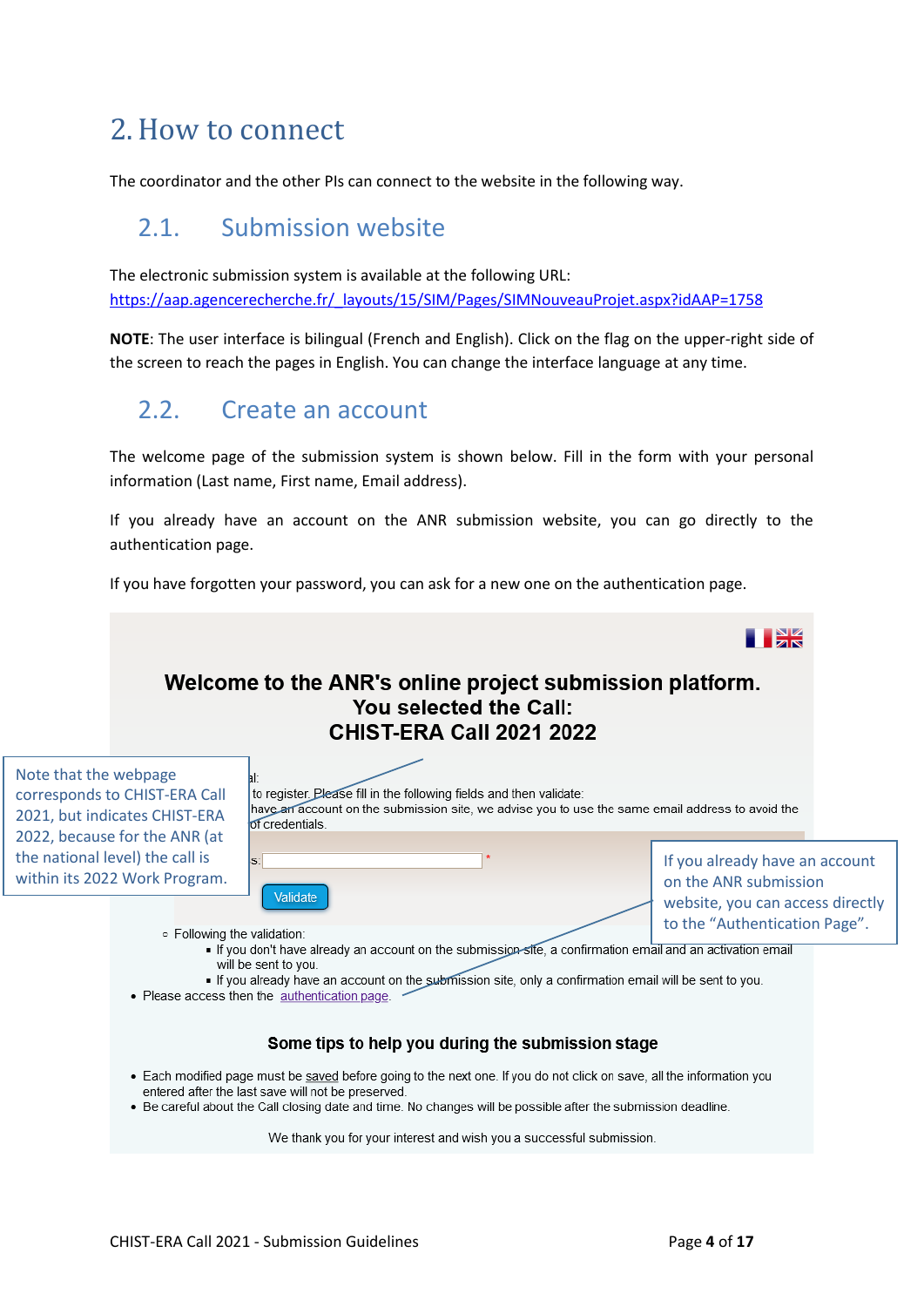## <span id="page-4-0"></span>2.3. Activation of your account

An email will be sent from the website in the following format (if you do not receive the email, please check your spam box):

#### **FROM:** SIM ANR [simnoreply@agencerecherche.fr](mailto:simnoreply@agencerecherche.fr)

#### **SUBJECT:** Activation de votre compte / Account Activation

Hello.

This is an automated email with your logins for the ANR information system (https://aap.agencerecherche.fr). Please click on the link below and follow the procedure to complete the activation of your account.

User Reference: R0743708S207 Login: anna.ardix@gmail.com Activation link: https://aap.agencerecherche.fr/ layouts/SIM/Pages/SIMActivationCompte.aspx?guidP=46323044-3831-3637-2d39-4630442d3445

Yours sincerely, The French National Research Agency

This is an automatic e-mail message generated by the ANR electronic submission platform https://aap.agencerecherche.fr. Please do not respond to this email.

#### Open the activation link from the email, and activate your account.

| Activate you account                                                                                                                                                                                                                                                           |
|--------------------------------------------------------------------------------------------------------------------------------------------------------------------------------------------------------------------------------------------------------------------------------|
| Rules about password changing:<br>• The minimum password length is 8 characters.<br>. The password must contain at least two of the following characters:<br>o Letters (A-Z, a-z)<br>o Numbers from 0 to 9<br>. New password must be different from the 24 last old passwords. |
| New password:<br>Confirm new password:                                                                                                                                                                                                                                         |
|                                                                                                                                                                                                                                                                                |
| Please copy the text of the image:<br>Save                                                                                                                                                                                                                                     |
| Back to the homepage                                                                                                                                                                                                                                                           |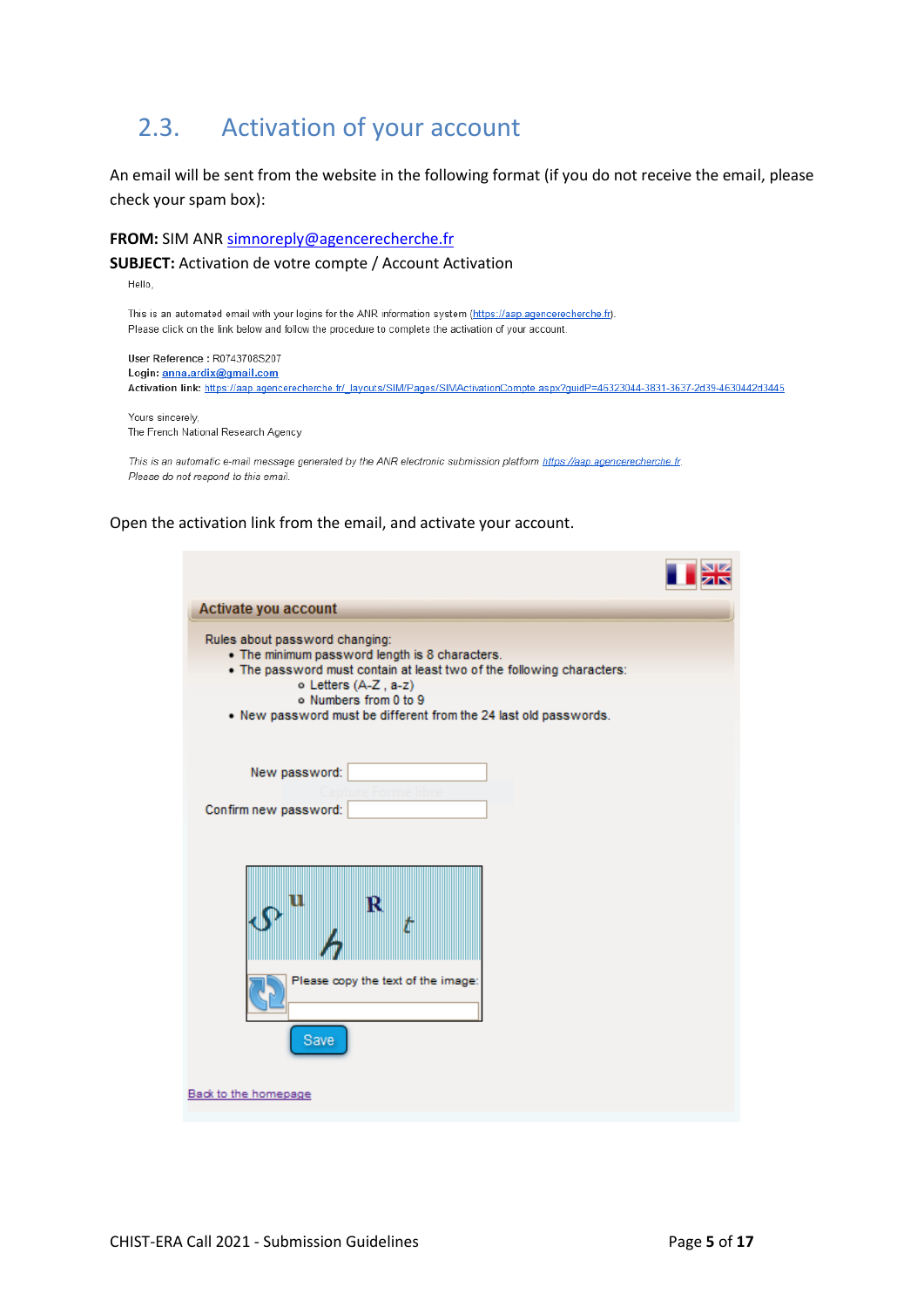## <span id="page-5-0"></span>2.4. Authentication page

|                 | <b>Authentication Page</b> |                                                                                                                                                                                                                                                                                           |                               |  |
|-----------------|----------------------------|-------------------------------------------------------------------------------------------------------------------------------------------------------------------------------------------------------------------------------------------------------------------------------------------|-------------------------------|--|
|                 |                            |                                                                                                                                                                                                                                                                                           |                               |  |
|                 | Email address:             |                                                                                                                                                                                                                                                                                           | Insert your e-mail<br>address |  |
|                 | Password:                  |                                                                                                                                                                                                                                                                                           | Insert password               |  |
|                 |                            | Validate                                                                                                                                                                                                                                                                                  |                               |  |
|                 |                            | Forgotten password / Generate a new password                                                                                                                                                                                                                                              |                               |  |
|                 |                            |                                                                                                                                                                                                                                                                                           |                               |  |
|                 |                            | To submit a new proposal, please go to the Call page on the ANR website.                                                                                                                                                                                                                  |                               |  |
|                 |                            | For any information, please contact the gerson in charge of the Call: Contacts FAQ                                                                                                                                                                                                        |                               |  |
| Remarks:        |                            | . We advise you to allow popups from your browser settings.<br>· Cookies and JavaScript must be enabled.                                                                                                                                                                                  |                               |  |
| login/password. |                            | Message to experts and committee members<br>If you already have an account (as proposal coordinator, partner), you must use the same<br>If you have not received or if you have lost your password, you can generate a new one via the link<br>"Forgotten password" located on this page. |                               |  |
|                 |                            | If you have forgotten your password, you can provide your e-mail                                                                                                                                                                                                                          |                               |  |
|                 |                            | address here to get a new one.                                                                                                                                                                                                                                                            |                               |  |
|                 |                            | ER                                                                                                                                                                                                                                                                                        |                               |  |
|                 |                            | <b>Forgotten password</b>                                                                                                                                                                                                                                                                 |                               |  |
|                 |                            | Email address:                                                                                                                                                                                                                                                                            |                               |  |
|                 |                            | Validate                                                                                                                                                                                                                                                                                  |                               |  |
|                 |                            | Back to the authentication page                                                                                                                                                                                                                                                           |                               |  |

## <span id="page-5-1"></span>2.5. User role

After validation, you are asked to choose your user profile:

- Project Coordinator (can modify all the information)
- Project Partner (can modify its own information, where appropriate)

**Only the coordinator role** allows to create a new proposal in the submission system: Select "Project Coordinator" and click on the "Access" button.

| Choose your user role:      |  |
|-----------------------------|--|
| Role: Project Coordinator v |  |
| <b>Access</b>               |  |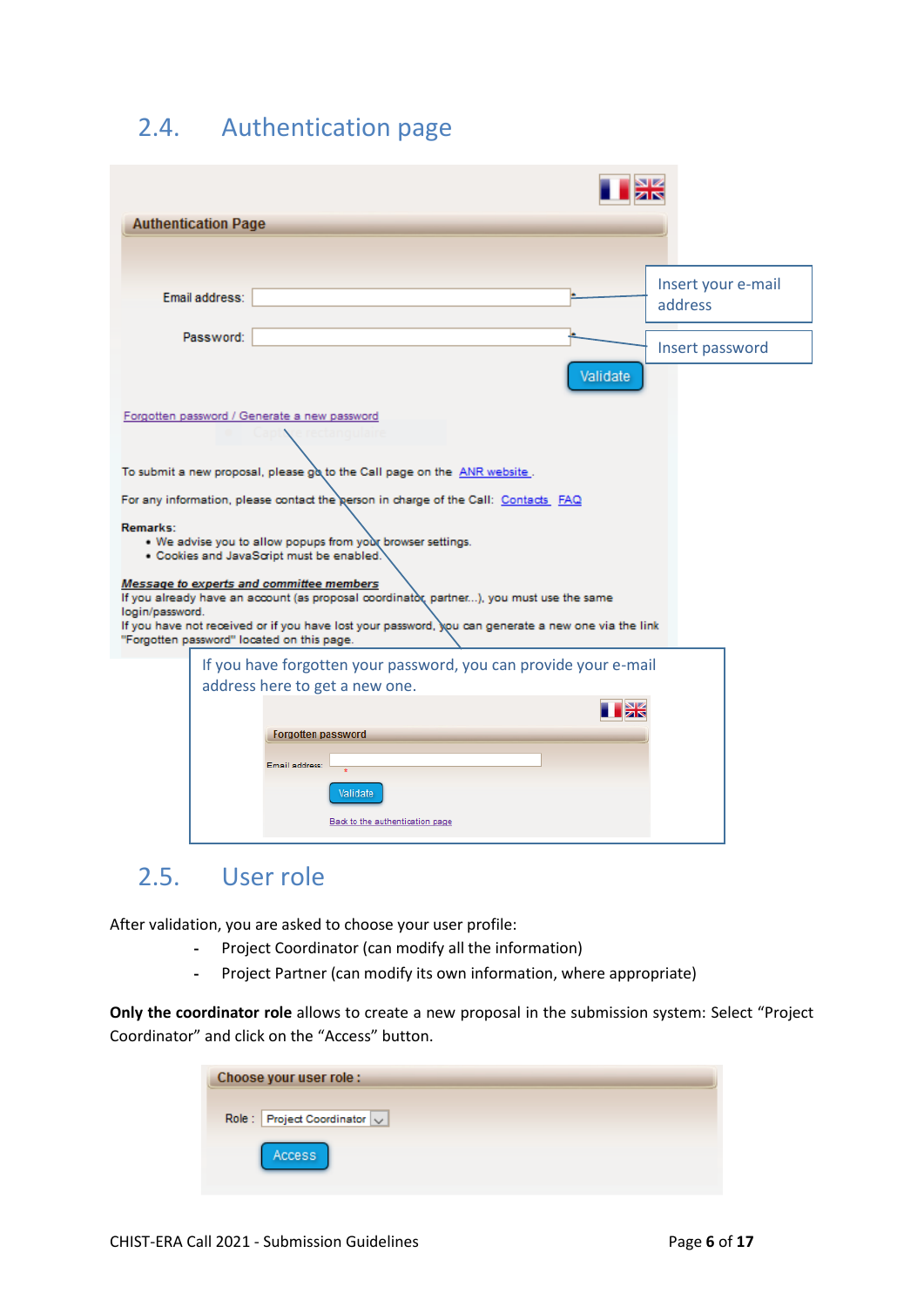## <span id="page-6-0"></span>3.How to create your proposal

### <span id="page-6-1"></span>3.1. Submit a proposal

To create your proposal, please click on "Submit a proposal" (see below).



Then, you need to electronically sign the confidentiality agreement.

## <span id="page-6-2"></span>3.2. Identification of the project

Please fill in the informations below to create your project. These will remain modifiable until the close of the call for projects.

| Identification of the project |                                                                                                                                                    |
|-------------------------------|----------------------------------------------------------------------------------------------------------------------------------------------------|
| Project acronym               |                                                                                                                                                    |
| Project French title          | You do not need to translate<br>the title in French, and you                                                                                       |
| Project English title         | can simply copy and paste<br>the Project English title here.                                                                                       |
| Financial instrument          | PRCI-CE - Projets de recherche collaborative - International dans un cadre Commission européenne (avec soutien CE)<br>$\pmb{\ast}$<br>$\checkmark$ |
| R & D categorie               | Fondamental research<br>$\check{ }$                                                                                                                |
|                               | Select if the project is mainly<br>Fundamental research or<br>Industrial Research.                                                                 |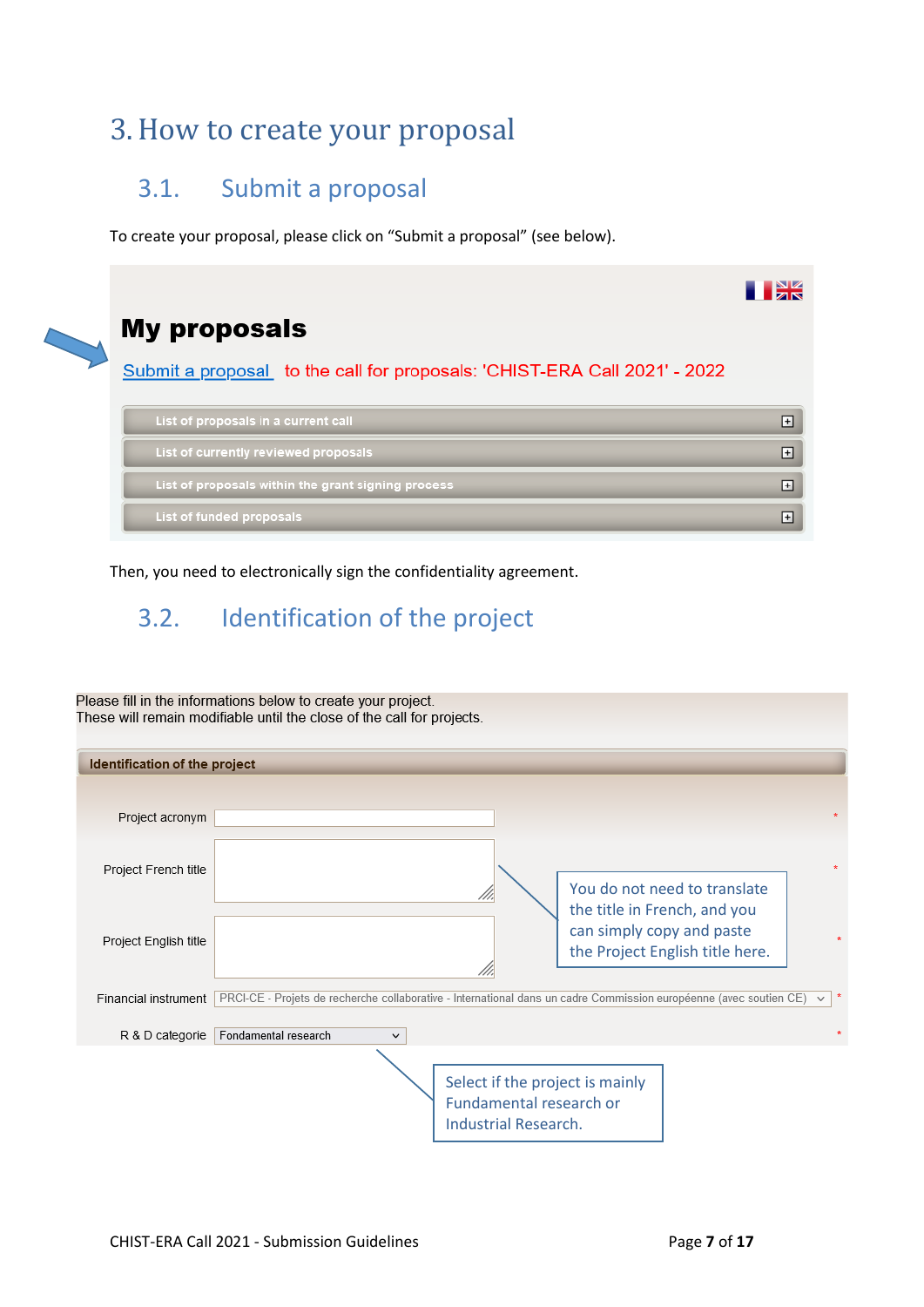| Identification of the coordinator of the project                 |                                           |                                                                                                                                         |
|------------------------------------------------------------------|-------------------------------------------|-----------------------------------------------------------------------------------------------------------------------------------------|
| Principal Investigator/Scientific manager of the<br>partner      |                                           |                                                                                                                                         |
| Civility                                                         | Madam<br>$\checkmark$                     |                                                                                                                                         |
| First name Anna                                                  |                                           |                                                                                                                                         |
| Last name Ardizzoni                                              |                                           |                                                                                                                                         |
|                                                                  | Email anna.ardix@gmail.com                |                                                                                                                                         |
|                                                                  | Title Researcher                          |                                                                                                                                         |
| Project coordinator                                              |                                           |                                                                                                                                         |
| Research organisation of the partner                             | Country Select a country                  | $\star$<br>$\checkmark$                                                                                                                 |
| Research Funding Organisation                                    | $\vee$ 6                                  |                                                                                                                                         |
|                                                                  |                                           | Select the administrative category                                                                                                      |
| Comment (regarding the choosen Research Funding<br>Organisation) |                                           | of the project partner between:<br>Association<br>Other Enterprise than Very small enterprises or SMEs<br>Other private<br>Other Public |
|                                                                  | Category Select a category<br>$\check{~}$ | <b>Public Laboratory</b>                                                                                                                |
| Name of the research structure                                   |                                           | Research Foundation<br><b>SMEs</b>                                                                                                      |
| Acronym of the research structure                                |                                           | Very Small Enterprises                                                                                                                  |

Still on the same page, as the coordinator of the proposal you have to fill the following form:

## <span id="page-7-0"></span>3.3. Information about your submission

Once you have provided the project identification information, you will have access to the main online submission page composed by several tabs gathering all the information needed for the evaluation of the project (from the left to the right side of the screen):

- 1. Partnership and tasks
- 2. Partners/Organisations files
- 3. Identity of the Project
- 4. Scientific Abstract
- 5. Scientific Document
- 6. Submission of the project

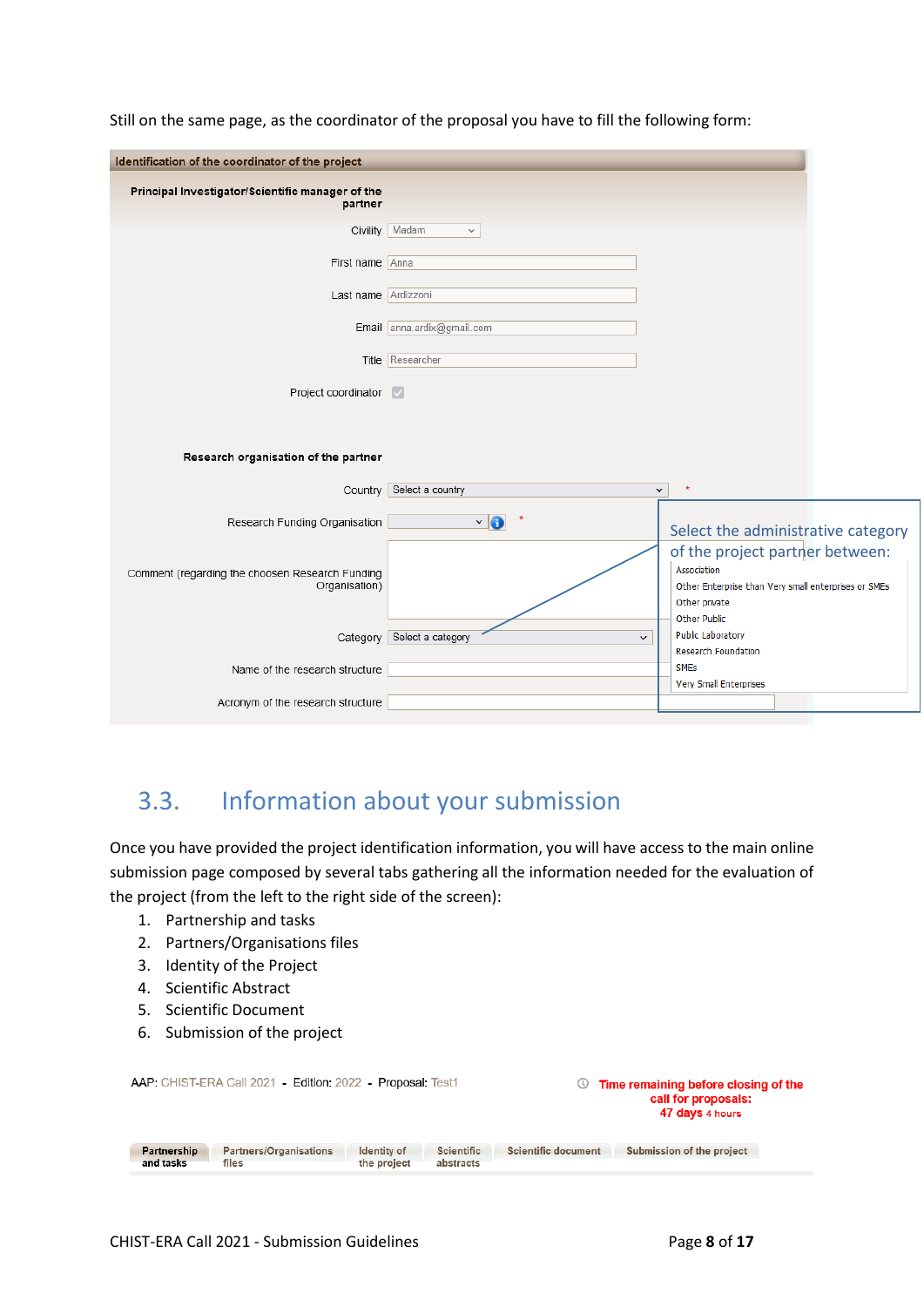### **3.3.1. Partnership and tasks**

<span id="page-8-0"></span>Under this tab, the coordinator can fill in the consortium composition and provide basic information about each partner. Partners can be added, edited and deleted.

| <b>Partnership</b><br>and tasks | <b>Partners/Organisations</b><br>files                                                                                                                                                   |                    | <b>Identity</b> of<br>the project |                                      |    | <b>Scientific</b><br>abstracts |              | <b>Scientific document</b> | <b>Submission of the project</b>        |    |                 |                                            |
|---------------------------------|------------------------------------------------------------------------------------------------------------------------------------------------------------------------------------------|--------------------|-----------------------------------|--------------------------------------|----|--------------------------------|--------------|----------------------------|-----------------------------------------|----|-----------------|--------------------------------------------|
|                                 |                                                                                                                                                                                          |                    |                                   |                                      |    |                                |              |                            |                                         |    |                 | PН                                         |
|                                 | <b>Partnership</b>                                                                                                                                                                       |                    |                                   |                                      |    |                                |              |                            |                                         |    |                 |                                            |
|                                 | The project coordinator specifies each partner and the principal investigator (PI) of each partner.                                                                                      |                    |                                   |                                      |    |                                |              |                            |                                         |    |                 |                                            |
|                                 | Any PI indicated in the table below has access to the project, his/her login being the registered email address.<br>If necessary, he/she can generate a new password from the home page. |                    |                                   |                                      |    |                                |              |                            |                                         |    |                 |                                            |
|                                 | Note that users with only the scientific team member role do not have an account to log into the application.                                                                            |                    |                                   |                                      |    |                                |              |                            |                                         |    |                 |                                            |
|                                 | At each change made, the PIs of the concerned partners are informed by e-mail.                                                                                                           |                    |                                   |                                      |    |                                |              |                            |                                         |    |                 |                                            |
|                                 |                                                                                                                                                                                          |                    |                                   |                                      |    |                                |              |                            |                                         |    |                 |                                            |
|                                 |                                                                                                                                                                                          |                    |                                   |                                      |    |                                |              |                            | Display By country                      |    |                 | $\checkmark$                               |
| $\vdots$                        | Partner/Organisation's<br>name                                                                                                                                                           | Partner<br>acronym | Category                          | Requested<br>funding<br>$(\epsilon)$ |    | Civ. First name                | Last name    | <b>Email address</b>       | $(*)$ : change in progress)             |    | Role Coord.     | Research<br><b>Funding</b><br>Organisation |
|                                 | France (1)                                                                                                                                                                               |                    |                                   | 0.00                                 |    |                                |              |                            |                                         |    |                 |                                            |
|                                 | <b>TEST Laboratory</b>                                                                                                                                                                   | <b>TEST-L</b>      | <b>Public</b><br>Laboratory       | 0.00                                 | Мr | Serguei                        | Fedortchenko |                            | serguei.fedortchenko@anr.fr             | PI | $\triangledown$ | <b>ANR</b>                                 |
|                                 | Spain (1)                                                                                                                                                                                |                    |                                   | 0.00                                 |    |                                |              |                            |                                         |    |                 |                                            |
|                                 | <b>TEST Laboratory 2</b>                                                                                                                                                                 |                    | <b>Public</b><br>Laboratory       | 0.00                                 |    | Firstname                      | Lastname     |                            | firstname.lastname@testlaboratory2.es   | PI |                 | AEI                                        |
|                                 | <b>United Kingdom of</b><br><b>Great Britain and</b><br><b>Northern Ireland</b><br>$(the)$ (1)                                                                                           |                    |                                   | 0.00                                 |    |                                |              |                            |                                         |    |                 |                                            |
|                                 | <b>TEST Laboratory 3</b>                                                                                                                                                                 |                    | <b>Public</b><br>Laboratory       | 0.00                                 |    | Firstname2                     | Lastname2    |                            | firstname2.lastname2@testlaboratory3.uk | P  |                 | <b>UKRI</b>                                |
|                                 | Modify partner/organisation                                                                                                                                                              |                    |                                   |                                      |    |                                |              |                            |                                         |    |                 |                                            |
|                                 | $\mathsf{Q}\text{-}$ Delete partner/organisation                                                                                                                                         |                    |                                   |                                      |    |                                |              |                            |                                         |    |                 |                                            |
|                                 |                                                                                                                                                                                          |                    |                                   |                                      |    |                                |              |                            |                                         |    |                 |                                            |
|                                 |                                                                                                                                                                                          |                    |                                   |                                      |    |                                |              |                            |                                         |    |                 |                                            |
|                                 | Add new partner                                                                                                                                                                          |                    |                                   | Delete a partner                     |    |                                |              | about a partner            | Modify the information                  |    |                 |                                            |
|                                 |                                                                                                                                                                                          |                    |                                   |                                      |    |                                |              |                            |                                         |    |                 |                                            |

Click on "Modify" to provide information about a partner (name, acronym, category, country, funding organisation if applicable, amount of requested funding, and PI information; see the pop-up window shown below).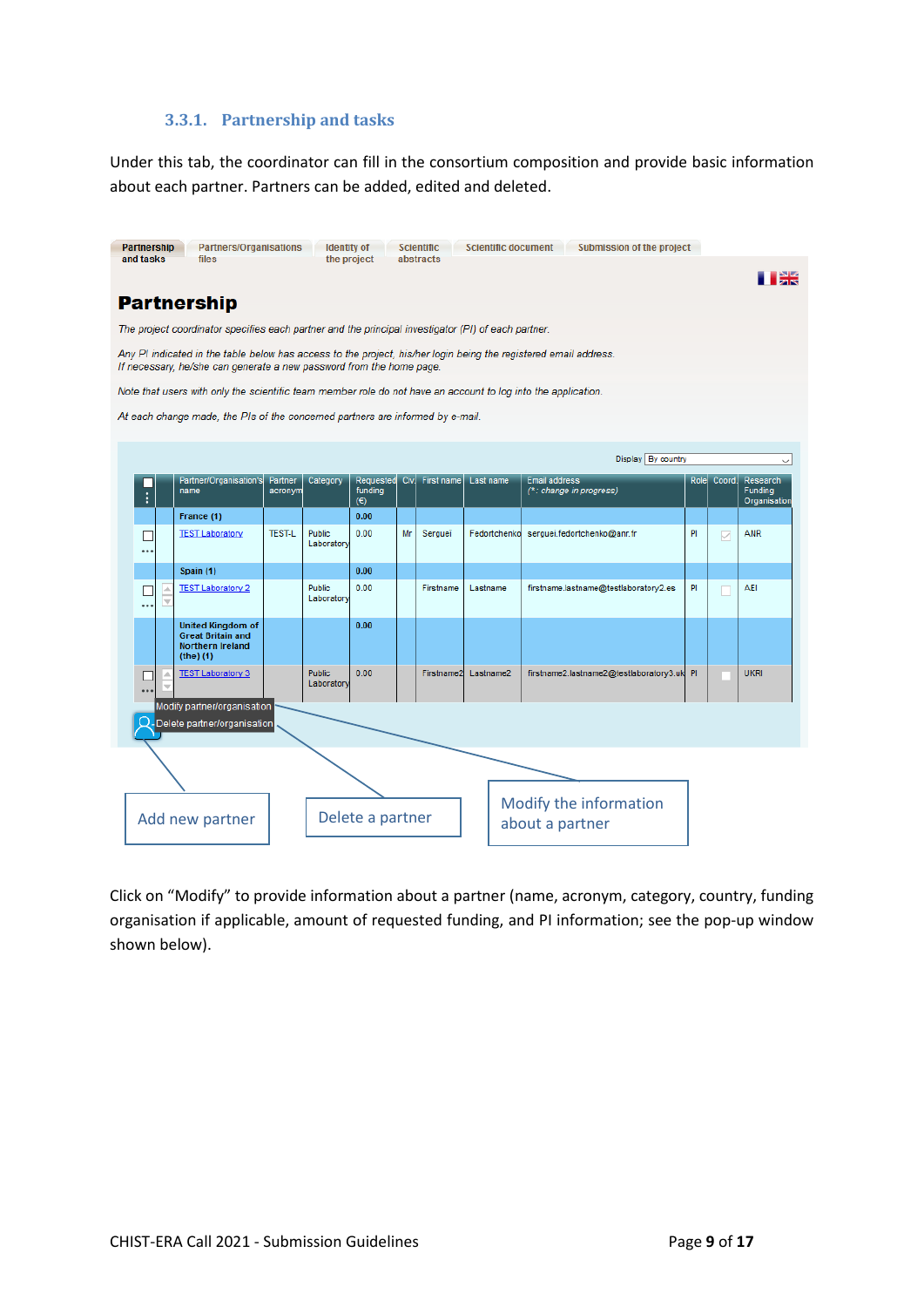| Principal Investigator/Scientific manager of the partner         | Change the scientific manager<br>$\star$                                                                              |
|------------------------------------------------------------------|-----------------------------------------------------------------------------------------------------------------------|
| Civility                                                         | Madam<br>$\checkmark$                                                                                                 |
| First name Anna                                                  |                                                                                                                       |
| Last name Ardizzoni                                              |                                                                                                                       |
| Email                                                            | Modify / Update the email of Anna<br>anna.ardix@gmail.com<br>Ardizzoni                                                |
|                                                                  | Title Researcher                                                                                                      |
| Project coordinator                                              | $\overline{\vee}$                                                                                                     |
| Research organisation of the partner                             |                                                                                                                       |
| Country France                                                   | Country head-on<br>$\checkmark$                                                                                       |
|                                                                  | Research Funding Organisation ANR - The French National Research Agency v<br>0                                        |
| Comment (regarding the choosen Research Funding<br>Organisation) |                                                                                                                       |
|                                                                  | Name of the research structure Centre National de la Recherche Scientifique (CNRS) - Délégation Régionale IIe-de-Fran |
|                                                                  |                                                                                                                       |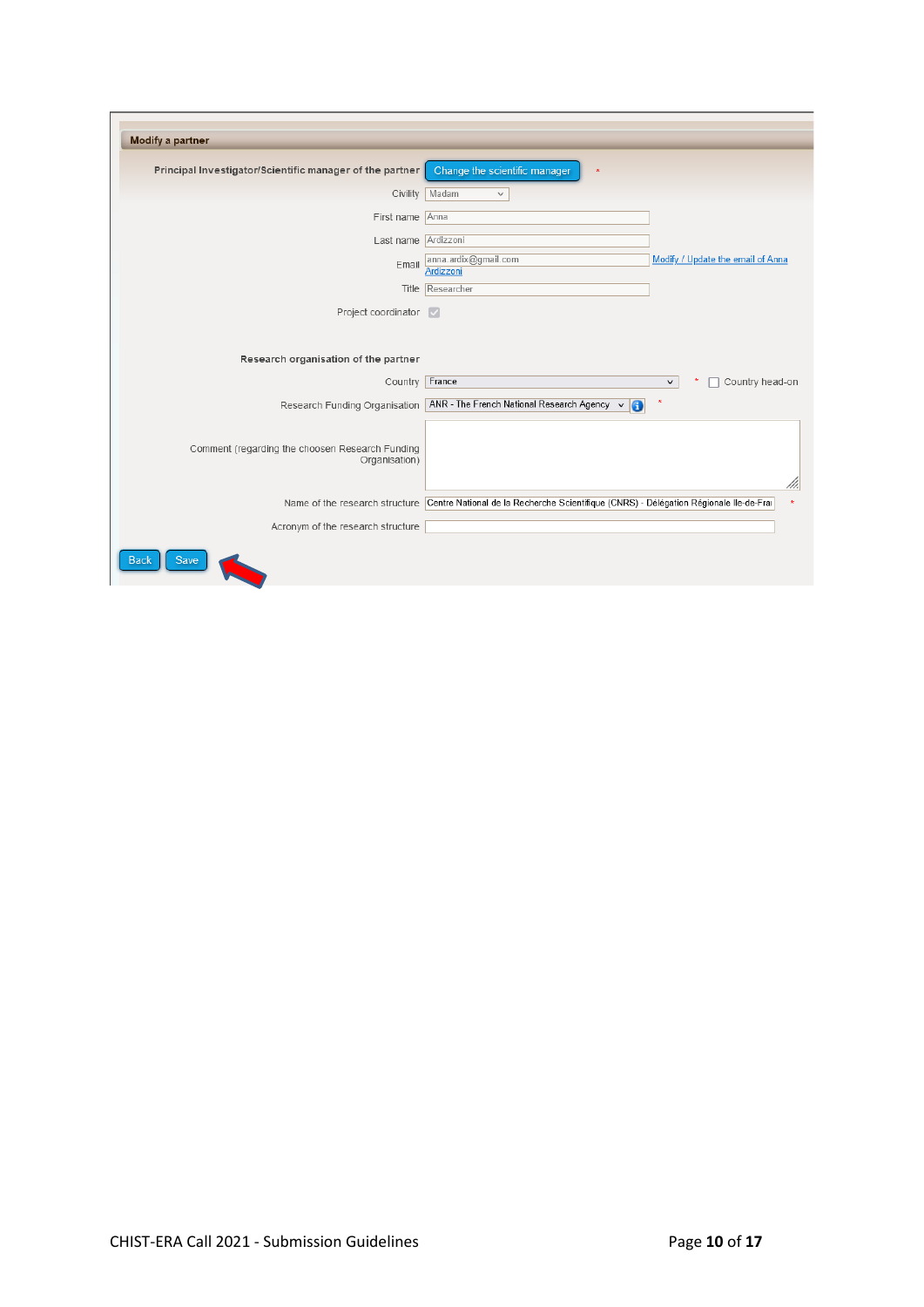### **3.3.2. Partners/Organisations files**

<span id="page-10-0"></span>This tab enables you to provide further information about each partner. It contains two sub-tabs: "Administrative data" and "Financial data". The only new mandatory field in addition to the ones from the previous tab is the "Partner category" one, under the "Administrative data" sub-tab. Under the "Financial data" sub-tab, only the "Requested funding" field is required.

|                                         | Consortium                                                                                                                                                                                                                                       |                                                                                                                                                                                                   |                     |                             |                                         |                                                                             |                                                                                          |                               |                                     |  |  |  |
|-----------------------------------------|--------------------------------------------------------------------------------------------------------------------------------------------------------------------------------------------------------------------------------------------------|---------------------------------------------------------------------------------------------------------------------------------------------------------------------------------------------------|---------------------|-----------------------------|-----------------------------------------|-----------------------------------------------------------------------------|------------------------------------------------------------------------------------------|-------------------------------|-------------------------------------|--|--|--|
|                                         |                                                                                                                                                                                                                                                  |                                                                                                                                                                                                   |                     |                             |                                         |                                                                             | Display By country                                                                       |                               | $\checkmark$                        |  |  |  |
|                                         |                                                                                                                                                                                                                                                  | Name or acronym<br>of the<br>partner/organisation                                                                                                                                                 | Full<br>cost<br>(6) | Requested<br>Funding<br>(E) | Permanent<br>position<br>(person.month) | NON<br>permanent<br>position WITH<br>Funding<br>requested<br>(person.month) | <b>NON</b><br>permanent<br>position<br>WITHOUT<br>Funding<br>requested<br>(person.month) | Country<br>head-<br><b>on</b> | Research<br>Funding<br>Organisation |  |  |  |
|                                         |                                                                                                                                                                                                                                                  | France (1)                                                                                                                                                                                        | 0.00                | 0.00                        | 0.00                                    | 0.00                                                                        | 0.00                                                                                     |                               |                                     |  |  |  |
|                                         | <b>Select</b>                                                                                                                                                                                                                                    | <b>TEST-L</b> (coord)                                                                                                                                                                             | 0.00                | 0.00                        | 0.00                                    | 0.00                                                                        | 0.00                                                                                     | □                             | <b>ANR</b>                          |  |  |  |
|                                         |                                                                                                                                                                                                                                                  | Spain (1)                                                                                                                                                                                         | 0.00                | 0.00                        | 0.00                                    | 0.00                                                                        | 0.00                                                                                     |                               |                                     |  |  |  |
|                                         | Select                                                                                                                                                                                                                                           | <b>TEST Laboratory 2</b>                                                                                                                                                                          | 0.00                | 0.00                        | 0.00                                    | 0.00                                                                        | 0.00                                                                                     | □                             | AEI                                 |  |  |  |
| Selected partner<br>is in <i>italic</i> |                                                                                                                                                                                                                                                  | <b>United Kingdom</b><br>of Great Britain<br>and Northern<br>Ireland (the) (1)                                                                                                                    | 0.00                | 0.00                        | 0.00                                    | 0.00                                                                        | 0.00                                                                                     |                               |                                     |  |  |  |
|                                         | Select                                                                                                                                                                                                                                           | <b>TEST Laboratory 3</b>                                                                                                                                                                          | 0.00                | 0.00                        | 0.00                                    | 0.00                                                                        | 0.00                                                                                     |                               | <b>UKRI</b>                         |  |  |  |
|                                         |                                                                                                                                                                                                                                                  | <b>Total</b>                                                                                                                                                                                      | 0.00                | 0.00                        | 0.00                                    | 0.00                                                                        | 0.00                                                                                     |                               |                                     |  |  |  |
|                                         | Administrative data                                                                                                                                                                                                                              | Please select the partner/organisation in the table(s) above and then update its administrative and financial data below.<br>Financial data<br>Mandatory information needed for registration form |                     |                             |                                         |                                                                             |                                                                                          |                               |                                     |  |  |  |
|                                         |                                                                                                                                                                                                                                                  | Partner/Organisation: Spain Laboratory                                                                                                                                                            |                     |                             |                                         |                                                                             |                                                                                          |                               |                                     |  |  |  |
|                                         |                                                                                                                                                                                                                                                  | Principal Investigator/Scientific manager                                                                                                                                                         |                     |                             |                                         |                                                                             |                                                                                          |                               |                                     |  |  |  |
|                                         |                                                                                                                                                                                                                                                  | Scientific team partner's member                                                                                                                                                                  |                     |                             |                                         |                                                                             |                                                                                          |                               |                                     |  |  |  |
|                                         | Other                                                                                                                                                                                                                                            |                                                                                                                                                                                                   |                     |                             |                                         |                                                                             |                                                                                          |                               |                                     |  |  |  |
|                                         | By submitting this proposal to ANR i undertake moral commitment to provide scientific evaluations<br>Select an item $\vee$<br>of proposals submitted in other ANR calls for which i could be requested<br>Key words<br>of your area of expertise |                                                                                                                                                                                                   |                     |                             |                                         |                                                                             |                                                                                          |                               |                                     |  |  |  |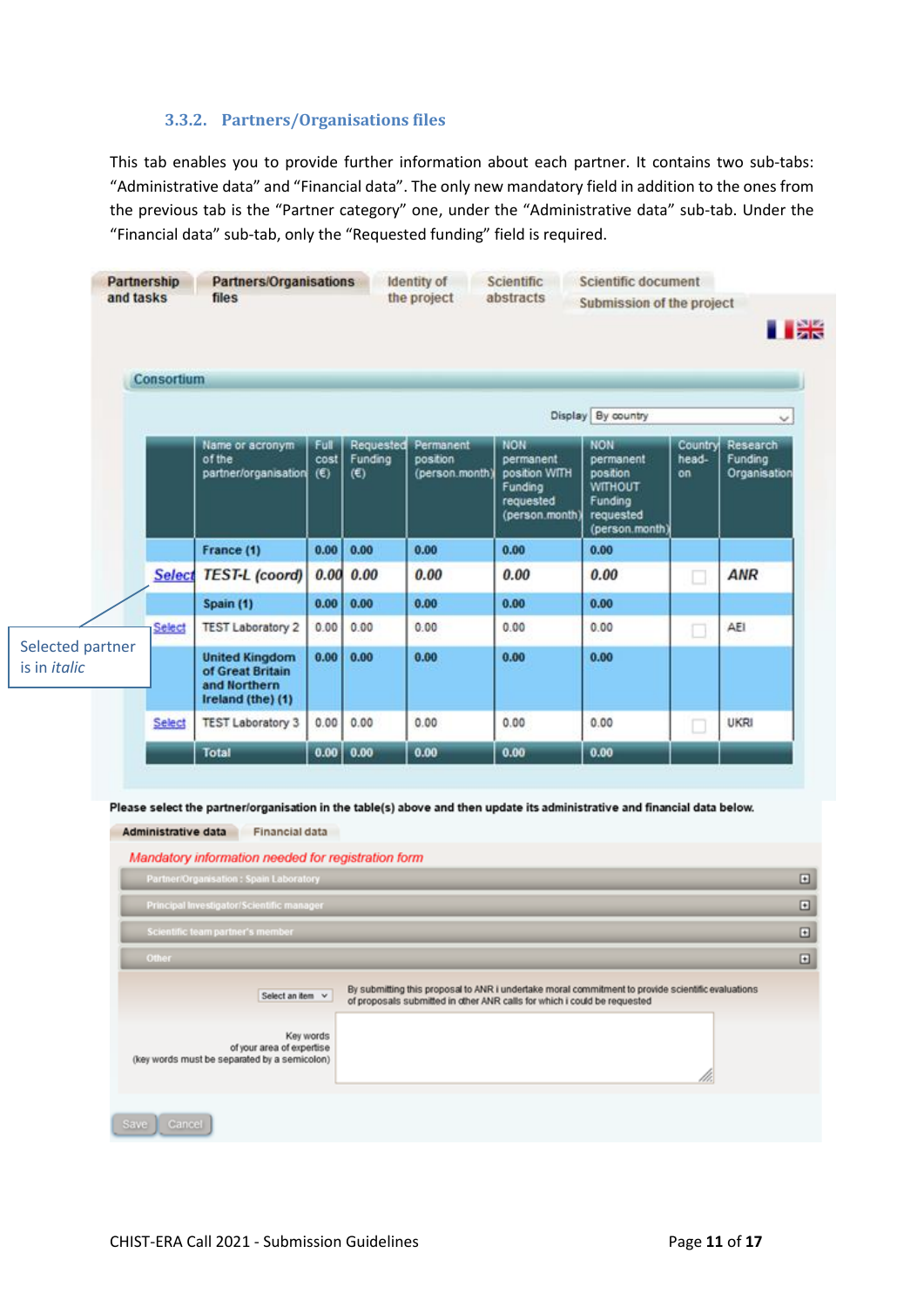| <b>Administrative data</b><br>For all countries, *except France*,<br>the simplified entry for administrative<br>Administrative data <del>- Financial data</del><br>data is required.<br>Mandatory information needed for registration form<br>Partner/Organisation : Université de Florence<br>Partner country   Select a country<br>▾∣<br>Partner category Select a category<br>$\blacktriangledown$<br>Name of the partner (research organisation,<br>private compagny,)<br>Acronym of the partner<br>$\blacksquare$ 10<br>Research Funding Organisation<br>Comment (regarding the choosen Research<br><b>Funding Organisation)</b><br>Principal Investigator/Scientific manager<br>Select the administrative category of the<br>Civility of the scientific manager Madam<br>$\cdot$ 1<br>project partner between:<br>Association<br>First name of the scientific manager Anna<br>Other Enterprise than Very small enterprises or SMEs<br>Last name of the scientific manager Ardizzoni<br>Other private<br>Birth date (jj/mm/aaaa)<br>Other Public<br>Public Laboratory<br>Title of the scientific manager   Researcher<br>▾▮<br>Research Foundation<br><b>SMEs</b><br><b>ORCID Number</b><br>Phone of the scientific manager<br>Mobile phone of the scientific manager<br>Mail of the scientific manager anna ardix@gmail.com<br>Scientific team partner's member<br>None<br>Note that users with only the scientific team member role do not have an account to log into the application.<br>Add new member<br>Delete selected members<br>Other<br>By submitting this proposal to ANR i undertake moral commitment to provide scientific evaluations<br>Select an item<br>of proposals submitted in other ANR calls for which i could be requested<br>Key words<br>of your area of expertise<br>(key words must be separated by a semicolon) |  |
|---------------------------------------------------------------------------------------------------------------------------------------------------------------------------------------------------------------------------------------------------------------------------------------------------------------------------------------------------------------------------------------------------------------------------------------------------------------------------------------------------------------------------------------------------------------------------------------------------------------------------------------------------------------------------------------------------------------------------------------------------------------------------------------------------------------------------------------------------------------------------------------------------------------------------------------------------------------------------------------------------------------------------------------------------------------------------------------------------------------------------------------------------------------------------------------------------------------------------------------------------------------------------------------------------------------------------------------------------------------------------------------------------------------------------------------------------------------------------------------------------------------------------------------------------------------------------------------------------------------------------------------------------------------------------------------------------------------------------------------------------------------------------------------------------------------------------------------------------|--|
|                                                                                                                                                                                                                                                                                                                                                                                                                                                                                                                                                                                                                                                                                                                                                                                                                                                                                                                                                                                                                                                                                                                                                                                                                                                                                                                                                                                                                                                                                                                                                                                                                                                                                                                                                                                                                                                   |  |
|                                                                                                                                                                                                                                                                                                                                                                                                                                                                                                                                                                                                                                                                                                                                                                                                                                                                                                                                                                                                                                                                                                                                                                                                                                                                                                                                                                                                                                                                                                                                                                                                                                                                                                                                                                                                                                                   |  |
|                                                                                                                                                                                                                                                                                                                                                                                                                                                                                                                                                                                                                                                                                                                                                                                                                                                                                                                                                                                                                                                                                                                                                                                                                                                                                                                                                                                                                                                                                                                                                                                                                                                                                                                                                                                                                                                   |  |
|                                                                                                                                                                                                                                                                                                                                                                                                                                                                                                                                                                                                                                                                                                                                                                                                                                                                                                                                                                                                                                                                                                                                                                                                                                                                                                                                                                                                                                                                                                                                                                                                                                                                                                                                                                                                                                                   |  |
|                                                                                                                                                                                                                                                                                                                                                                                                                                                                                                                                                                                                                                                                                                                                                                                                                                                                                                                                                                                                                                                                                                                                                                                                                                                                                                                                                                                                                                                                                                                                                                                                                                                                                                                                                                                                                                                   |  |
|                                                                                                                                                                                                                                                                                                                                                                                                                                                                                                                                                                                                                                                                                                                                                                                                                                                                                                                                                                                                                                                                                                                                                                                                                                                                                                                                                                                                                                                                                                                                                                                                                                                                                                                                                                                                                                                   |  |
|                                                                                                                                                                                                                                                                                                                                                                                                                                                                                                                                                                                                                                                                                                                                                                                                                                                                                                                                                                                                                                                                                                                                                                                                                                                                                                                                                                                                                                                                                                                                                                                                                                                                                                                                                                                                                                                   |  |
|                                                                                                                                                                                                                                                                                                                                                                                                                                                                                                                                                                                                                                                                                                                                                                                                                                                                                                                                                                                                                                                                                                                                                                                                                                                                                                                                                                                                                                                                                                                                                                                                                                                                                                                                                                                                                                                   |  |
|                                                                                                                                                                                                                                                                                                                                                                                                                                                                                                                                                                                                                                                                                                                                                                                                                                                                                                                                                                                                                                                                                                                                                                                                                                                                                                                                                                                                                                                                                                                                                                                                                                                                                                                                                                                                                                                   |  |
|                                                                                                                                                                                                                                                                                                                                                                                                                                                                                                                                                                                                                                                                                                                                                                                                                                                                                                                                                                                                                                                                                                                                                                                                                                                                                                                                                                                                                                                                                                                                                                                                                                                                                                                                                                                                                                                   |  |
|                                                                                                                                                                                                                                                                                                                                                                                                                                                                                                                                                                                                                                                                                                                                                                                                                                                                                                                                                                                                                                                                                                                                                                                                                                                                                                                                                                                                                                                                                                                                                                                                                                                                                                                                                                                                                                                   |  |
|                                                                                                                                                                                                                                                                                                                                                                                                                                                                                                                                                                                                                                                                                                                                                                                                                                                                                                                                                                                                                                                                                                                                                                                                                                                                                                                                                                                                                                                                                                                                                                                                                                                                                                                                                                                                                                                   |  |
|                                                                                                                                                                                                                                                                                                                                                                                                                                                                                                                                                                                                                                                                                                                                                                                                                                                                                                                                                                                                                                                                                                                                                                                                                                                                                                                                                                                                                                                                                                                                                                                                                                                                                                                                                                                                                                                   |  |
|                                                                                                                                                                                                                                                                                                                                                                                                                                                                                                                                                                                                                                                                                                                                                                                                                                                                                                                                                                                                                                                                                                                                                                                                                                                                                                                                                                                                                                                                                                                                                                                                                                                                                                                                                                                                                                                   |  |
|                                                                                                                                                                                                                                                                                                                                                                                                                                                                                                                                                                                                                                                                                                                                                                                                                                                                                                                                                                                                                                                                                                                                                                                                                                                                                                                                                                                                                                                                                                                                                                                                                                                                                                                                                                                                                                                   |  |
|                                                                                                                                                                                                                                                                                                                                                                                                                                                                                                                                                                                                                                                                                                                                                                                                                                                                                                                                                                                                                                                                                                                                                                                                                                                                                                                                                                                                                                                                                                                                                                                                                                                                                                                                                                                                                                                   |  |
|                                                                                                                                                                                                                                                                                                                                                                                                                                                                                                                                                                                                                                                                                                                                                                                                                                                                                                                                                                                                                                                                                                                                                                                                                                                                                                                                                                                                                                                                                                                                                                                                                                                                                                                                                                                                                                                   |  |
|                                                                                                                                                                                                                                                                                                                                                                                                                                                                                                                                                                                                                                                                                                                                                                                                                                                                                                                                                                                                                                                                                                                                                                                                                                                                                                                                                                                                                                                                                                                                                                                                                                                                                                                                                                                                                                                   |  |
|                                                                                                                                                                                                                                                                                                                                                                                                                                                                                                                                                                                                                                                                                                                                                                                                                                                                                                                                                                                                                                                                                                                                                                                                                                                                                                                                                                                                                                                                                                                                                                                                                                                                                                                                                                                                                                                   |  |
|                                                                                                                                                                                                                                                                                                                                                                                                                                                                                                                                                                                                                                                                                                                                                                                                                                                                                                                                                                                                                                                                                                                                                                                                                                                                                                                                                                                                                                                                                                                                                                                                                                                                                                                                                                                                                                                   |  |
|                                                                                                                                                                                                                                                                                                                                                                                                                                                                                                                                                                                                                                                                                                                                                                                                                                                                                                                                                                                                                                                                                                                                                                                                                                                                                                                                                                                                                                                                                                                                                                                                                                                                                                                                                                                                                                                   |  |
|                                                                                                                                                                                                                                                                                                                                                                                                                                                                                                                                                                                                                                                                                                                                                                                                                                                                                                                                                                                                                                                                                                                                                                                                                                                                                                                                                                                                                                                                                                                                                                                                                                                                                                                                                                                                                                                   |  |
|                                                                                                                                                                                                                                                                                                                                                                                                                                                                                                                                                                                                                                                                                                                                                                                                                                                                                                                                                                                                                                                                                                                                                                                                                                                                                                                                                                                                                                                                                                                                                                                                                                                                                                                                                                                                                                                   |  |
|                                                                                                                                                                                                                                                                                                                                                                                                                                                                                                                                                                                                                                                                                                                                                                                                                                                                                                                                                                                                                                                                                                                                                                                                                                                                                                                                                                                                                                                                                                                                                                                                                                                                                                                                                                                                                                                   |  |
|                                                                                                                                                                                                                                                                                                                                                                                                                                                                                                                                                                                                                                                                                                                                                                                                                                                                                                                                                                                                                                                                                                                                                                                                                                                                                                                                                                                                                                                                                                                                                                                                                                                                                                                                                                                                                                                   |  |
|                                                                                                                                                                                                                                                                                                                                                                                                                                                                                                                                                                                                                                                                                                                                                                                                                                                                                                                                                                                                                                                                                                                                                                                                                                                                                                                                                                                                                                                                                                                                                                                                                                                                                                                                                                                                                                                   |  |
| Save<br>Cancel                                                                                                                                                                                                                                                                                                                                                                                                                                                                                                                                                                                                                                                                                                                                                                                                                                                                                                                                                                                                                                                                                                                                                                                                                                                                                                                                                                                                                                                                                                                                                                                                                                                                                                                                                                                                                                    |  |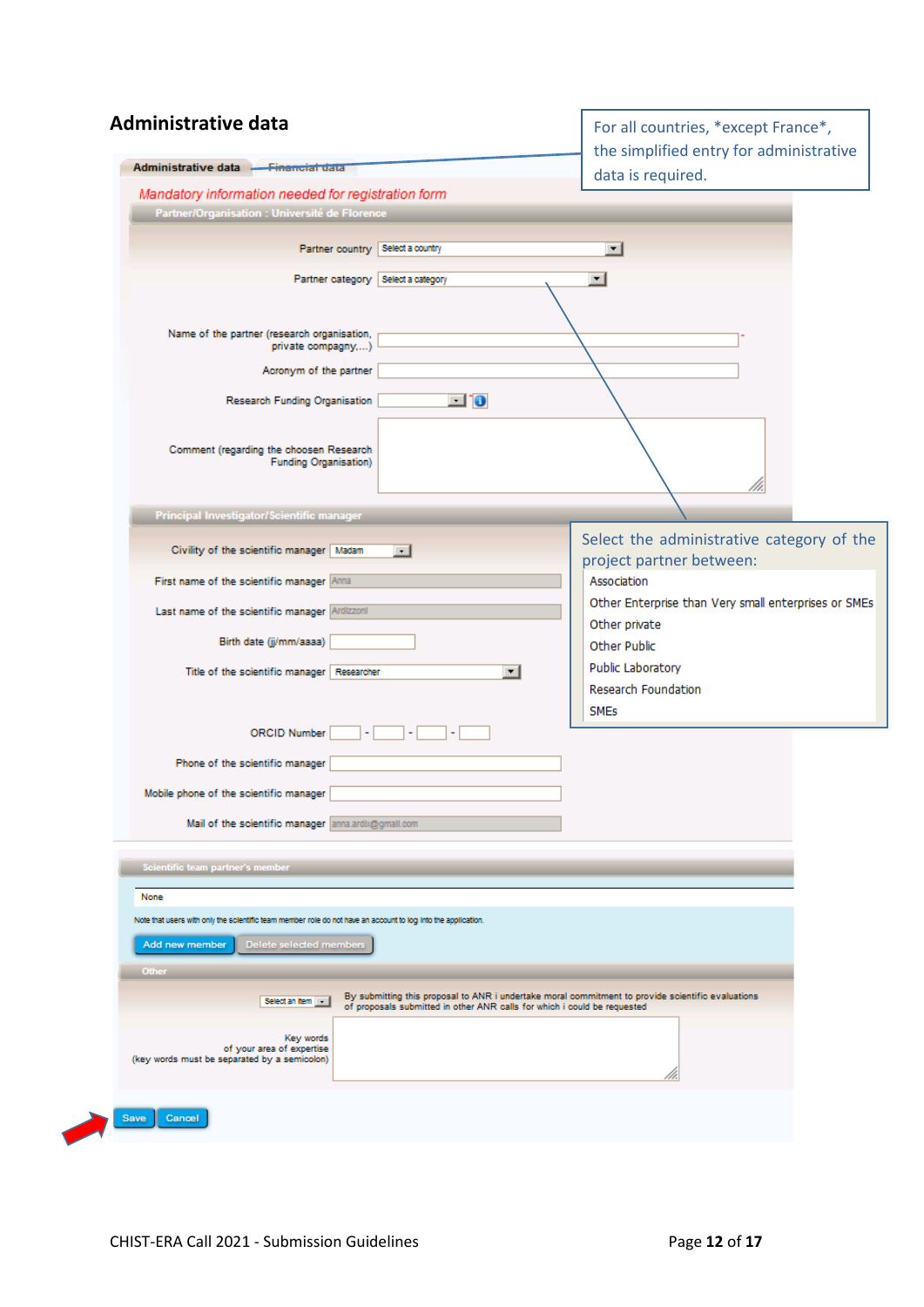### **Financial data**

|               |                                                                                |                     |                             |                                         | Display By country                                                                 | $\checkmark$                                                                                    |                        |                                            |
|---------------|--------------------------------------------------------------------------------|---------------------|-----------------------------|-----------------------------------------|------------------------------------------------------------------------------------|-------------------------------------------------------------------------------------------------|------------------------|--------------------------------------------|
|               | Name or acronym<br>of the<br>partner/organisation                              | Full<br>cost<br>(E) | Requested<br>Funding<br>(€) | Permanent<br>position<br>(person.month) | <b>NON</b><br>permanent<br>position WITH<br>Funding<br>requested<br>(person.month) | <b>NON</b><br>permanent<br>position<br><b>WITHOUT</b><br>Funding<br>requested<br>(person.month) | Country<br>head-<br>on | <b>Research</b><br>Funding<br>Organisation |
|               | France (1)                                                                     | 0.00                | 0.00                        | 0.00                                    | 0.00                                                                               | 0.00                                                                                            |                        |                                            |
| <b>Select</b> | <b>TEST-L</b> (coord)                                                          | 0.00                | 0.00                        | 0.00                                    | 0.00                                                                               | 0.00                                                                                            |                        | <b>ANR</b>                                 |
|               | Spain (1)                                                                      | 0.00                | 0.00                        | 0.00                                    | 0.00                                                                               | 0.00                                                                                            |                        |                                            |
| Select        | <b>TEST Laboratory 2</b>                                                       | 0.00                | 0.00                        | 0.00                                    | 0.00                                                                               | 0.00                                                                                            |                        | AEI                                        |
|               | <b>United Kingdom</b><br>of Great Britain<br>and Northern<br>Ireland (the) (1) | 0.00                | 0.00                        | 0.00                                    | 0.00                                                                               | 0.00                                                                                            |                        |                                            |
| Select        | <b>TEST Laboratory 3</b>                                                       | 0.00                | 0.00                        | 0.00                                    | 0.00                                                                               | 0.00                                                                                            |                        | <b>UKRI</b>                                |
|               | <b>Total</b>                                                                   | 0.00                | 0.00                        | 0.00                                    | 0.00                                                                               | 0.00                                                                                            |                        |                                            |

For all countries \*except France\*, only **the simplified entry** is required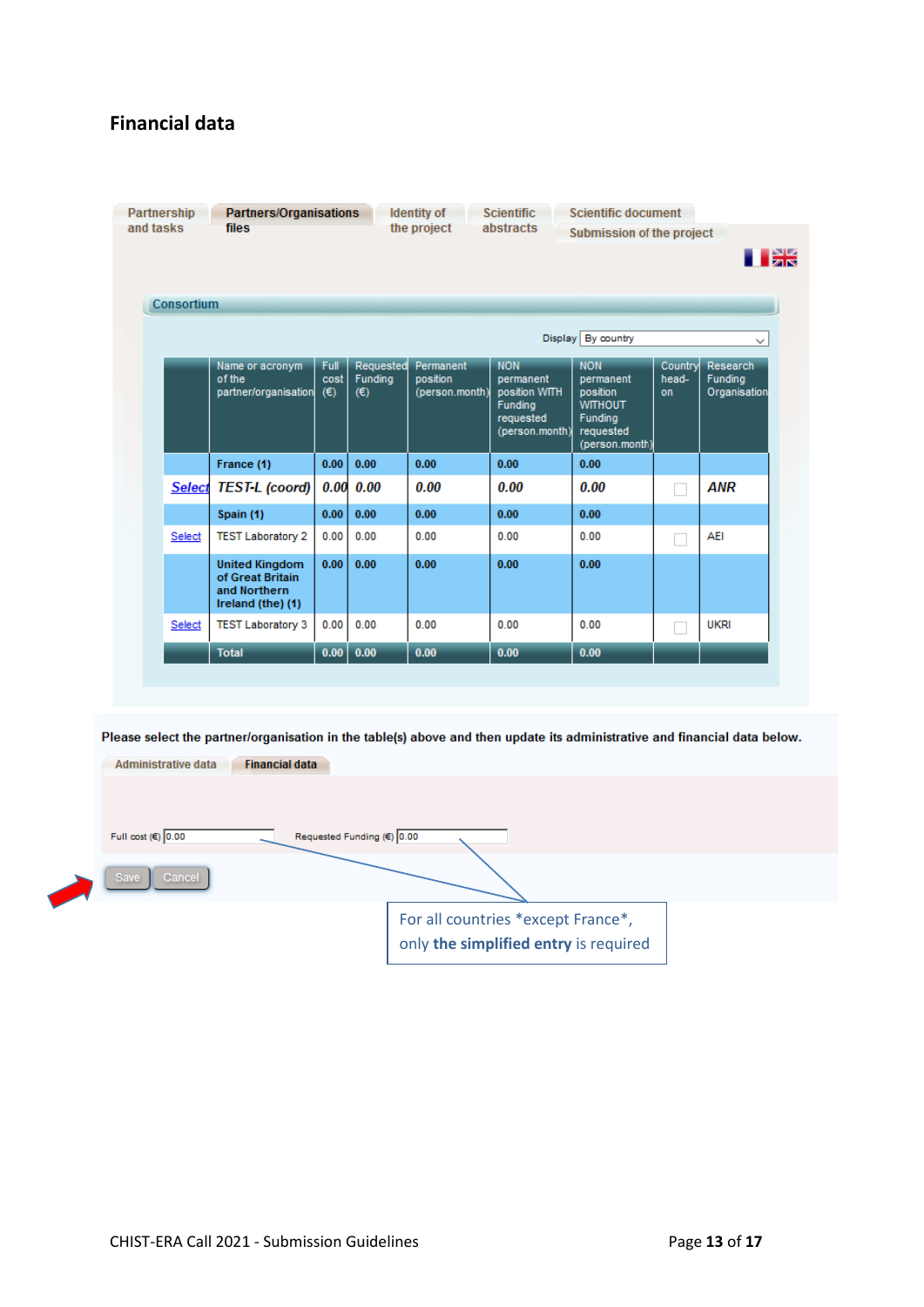### **3.3.3. Identity of the project**

<span id="page-13-0"></span>Under this tab must be provided general information about the project such as the call topic, the project duration, and key words.

| Partnership<br>and tasks<br>files                                                                                                                                                     | <b>Partners/Organisations</b>                                                        | <b>Identity of</b><br>the project      | <b>Scientific</b><br>abstracts                                                                             | <b>Scientific document</b>                                                            | Submission of the project       |           |
|---------------------------------------------------------------------------------------------------------------------------------------------------------------------------------------|--------------------------------------------------------------------------------------|----------------------------------------|------------------------------------------------------------------------------------------------------------|---------------------------------------------------------------------------------------|---------------------------------|-----------|
| See https://www.chistera.eu/call-2021-announcement for further information about the call.<br>Please find the submission guidelines at https://www.chistera.eu/call-2021-announcement |                                                                                      |                                        |                                                                                                            |                                                                                       |                                 | <b>DK</b> |
| * Mandatory informations to validate form<br><b>General information</b>                                                                                                               |                                                                                      |                                        |                                                                                                            | As mentioned in the call announcement, the<br>project duration can be 24 or 36 months |                                 |           |
|                                                                                                                                                                                       | Project Acronym Test1                                                                |                                        |                                                                                                            |                                                                                       |                                 |           |
|                                                                                                                                                                                       | <b>Project French title</b>                                                          | TEST                                   |                                                                                                            |                                                                                       |                                 |           |
|                                                                                                                                                                                       | Project English title                                                                | <b>TEST</b>                            |                                                                                                            |                                                                                       |                                 |           |
|                                                                                                                                                                                       | Duration in months $ 24 \rangle$                                                     |                                        |                                                                                                            |                                                                                       |                                 |           |
|                                                                                                                                                                                       | <b>Financial instrument</b>                                                          | 24<br>36                               | Projets de recherche collaborative - International dans un cadre Commission européenne (avec soutien CE) v |                                                                                       |                                 |           |
|                                                                                                                                                                                       | Primary societal challenge power - odciété de l'information et de la communication v |                                        |                                                                                                            |                                                                                       | Select if the project is mainly |           |
|                                                                                                                                                                                       |                                                                                      |                                        |                                                                                                            |                                                                                       | <b>Fundamental research or</b>  |           |
|                                                                                                                                                                                       |                                                                                      | R & D categorie   Fondamental research | v                                                                                                          |                                                                                       | <b>Industrial Research</b>      |           |
| <b>Further information</b>                                                                                                                                                            |                                                                                      |                                        |                                                                                                            |                                                                                       |                                 | $\Box$    |
|                                                                                                                                                                                       | Key words (please separate each word with semicolons)                                |                                        |                                                                                                            |                                                                                       |                                 |           |
|                                                                                                                                                                                       | Do you have to use genetic resources (Nagoya regulation) as part of                  | this project?                          | No<br>$\checkmark$                                                                                         | Question                                                                              |                                 |           |
| Project key words<br>must be provided<br>here                                                                                                                                         | Follow-up project previously funded                                                  |                                        | v                                                                                                          | regarding your<br>history with<br><b>CHIST-ERA</b>                                    |                                 |           |

#### **Call topic**

Under the sub-tab **Research themes**, select "Primary" for the topic you apply to. No "secondary" is expected. The selection should look as one of the two screenshots below (depending on the topic).

| <b>Research themes</b>                                                                                                     | $\square$ |  |  |  |  |
|----------------------------------------------------------------------------------------------------------------------------|-----------|--|--|--|--|
| Select research themes<br>Choose the research themes (Min 1 Max 1) from the 2 available themes (as well as the sub-themes) |           |  |  |  |  |
| <b>Research themes</b>                                                                                                     | Level     |  |  |  |  |
| Foundations for Misbehaviour Detection and Mitigation Strategies in Online Social Networks and Media (OSNEM)<br>∣∸∥≂∣      | Primary   |  |  |  |  |
| *:Specific project theme / sub-theme                                                                                       |           |  |  |  |  |

The bottom of the window shows a summary of the research funding organisations per partner.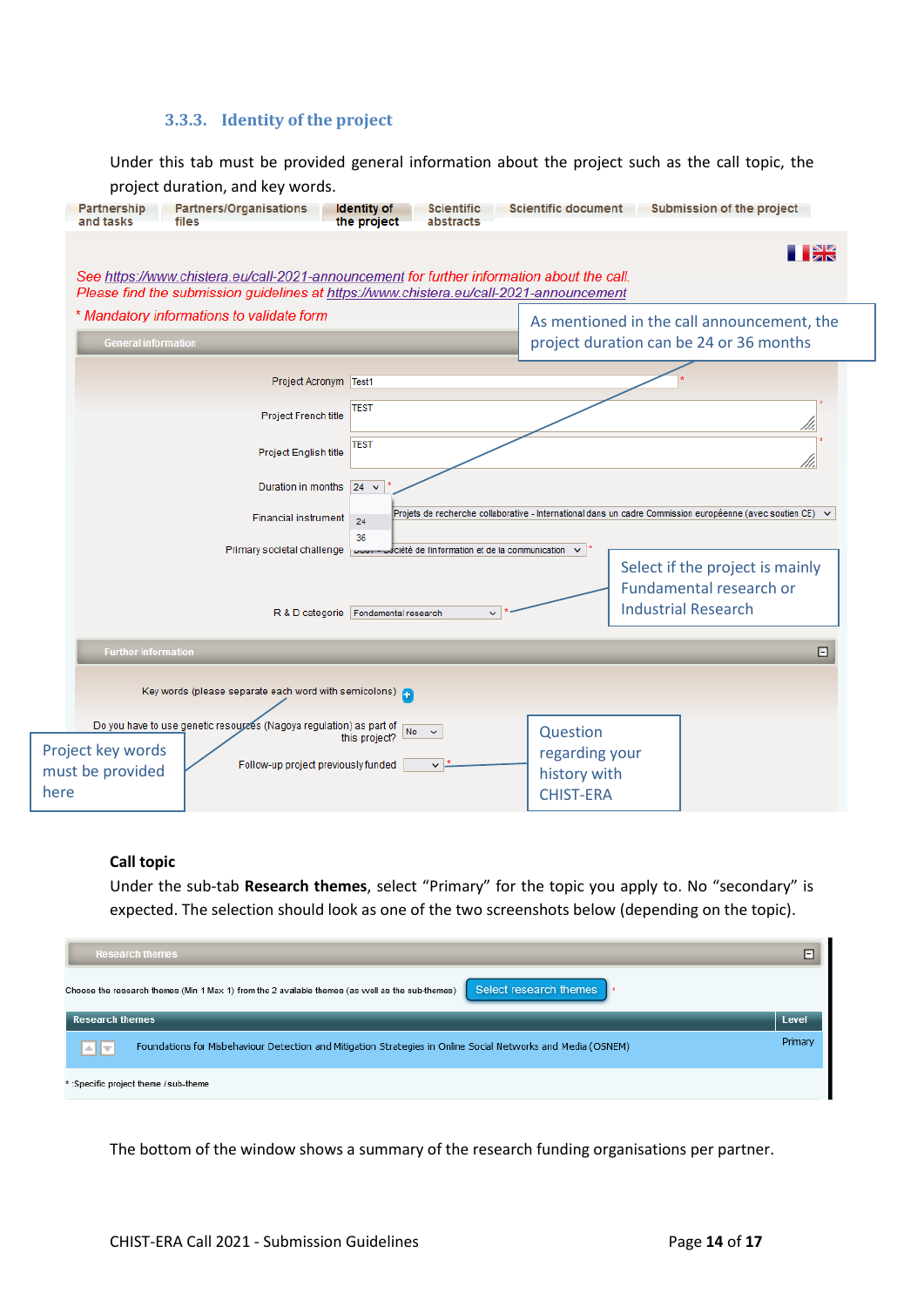| Name of the Research Funding<br>Organisation | Associated to the<br>project | Associated to the<br>partner(s)/organisation(s) |
|----------------------------------------------|------------------------------|-------------------------------------------------|
| AEI                                          |                              | <b>TEST Laboratory 2</b>                        |
| <b>ANR</b>                                   |                              | <b>TEST-L</b>                                   |
| ukri                                         |                              | <b>TEST Laboratory 3</b>                        |
|                                              |                              |                                                 |

### **3.3.4. Scientific Abstracts**

<span id="page-14-0"></span>Under this tab should be provided the **project summary** and **relevance to the call**, as also provided in the proposal document. The versions provided under this tab are used for reviewer assignment.

The "Non-confidential abstract or summary in English" field should correspond to the "Summary of the project" and "Relevance to the topic addressed in the call" fields in the proposal document.

|                                     | 1. Project summary       |  |
|-------------------------------------|--------------------------|--|
|                                     |                          |  |
|                                     |                          |  |
| Non-<br>confidential<br>abstract or |                          |  |
| summary<br>in English<br>(number of | 2. Relevance to the call |  |
| characters:<br>0/4000               |                          |  |
|                                     |                          |  |
|                                     |                          |  |
|                                     |                          |  |
|                                     | //i.<br>Save<br>Cancel   |  |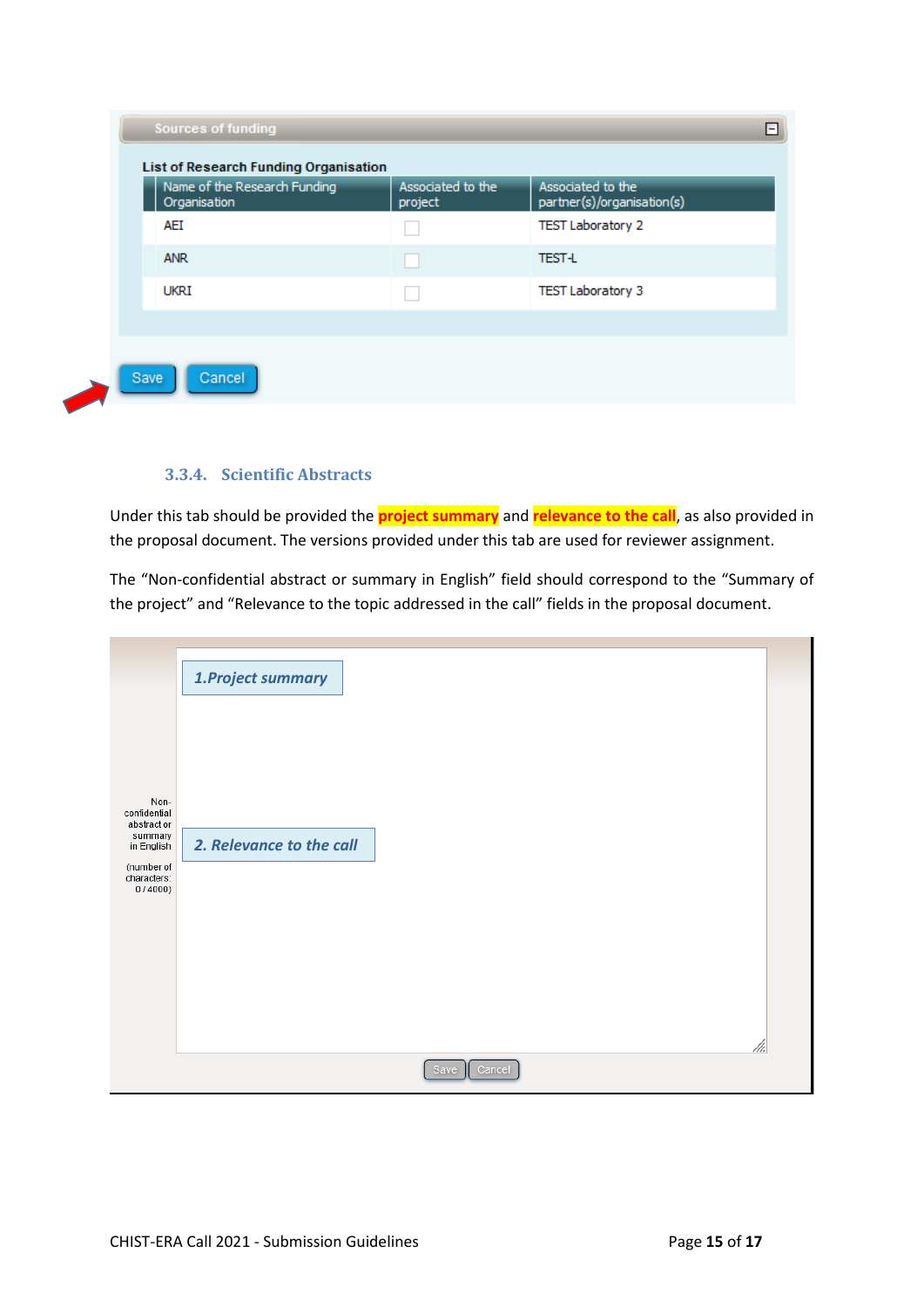### **3.3.5. Scientific Document**

<span id="page-15-0"></span>Under this tab must be uploaded the proposal document in PDF format and the financial plan in Excel format. The letters of support can be uploaded in the section "Annex to the scientific document".

| Submission of the project<br>Partnership<br>Partners/Organisations<br><b>Identity</b> of<br><b>Scientific document</b><br><b>Scientific</b><br>and tasks<br>files<br>the project<br>abstracts                                                                                                                                                          |  |  |  |  |  |  |  |
|--------------------------------------------------------------------------------------------------------------------------------------------------------------------------------------------------------------------------------------------------------------------------------------------------------------------------------------------------------|--|--|--|--|--|--|--|
| I DE                                                                                                                                                                                                                                                                                                                                                   |  |  |  |  |  |  |  |
|                                                                                                                                                                                                                                                                                                                                                        |  |  |  |  |  |  |  |
| Submit the scientific document<br>E                                                                                                                                                                                                                                                                                                                    |  |  |  |  |  |  |  |
| Each project must submit a proposal (i.e. scientific document) using the template available on the CHIST-ERA website: https://www.chistera.eu<br>/sites/www.chistera.eu/files/CHIST-ERA%20Call%202021%20-%20Proposal%20Form.docx                                                                                                                       |  |  |  |  |  |  |  |
| Potential support letters can be added as supplementary annex.<br>As specified in the call announcement, the proposal<br>The scientific document must be written in English.<br>document must be written in English<br>Maximum number of pages: 100.<br>Authorized Format: PDF.<br>Max. size: 20 Mb.                                                   |  |  |  |  |  |  |  |
| Parcourir   Aucun fichier sélec<br>Submit the scientific document                                                                                                                                                                                                                                                                                      |  |  |  |  |  |  |  |
| No scientific document submitted for this project.<br>Upload the proposal document in PDF format                                                                                                                                                                                                                                                       |  |  |  |  |  |  |  |
| Annex to the scientific document<br>E                                                                                                                                                                                                                                                                                                                  |  |  |  |  |  |  |  |
| Each project must submit a financial form in Excel format as an annex of the proposal (i.e. scientific document). The template is available on the<br>CHIST-ERA website: https://www.chistera.eu/sites/www.chistera.eu/files/CHIST-ERA%20Call%202021%20-%20Financial%20Template.xlsx<br>Potential support letters can be added as supplementary annex. |  |  |  |  |  |  |  |
| Authorized Formats: BMP, DOCX, GIF, JPEG, JPG, ODP, ODS, ODT, PDF, PNG, PPTX, RTF, XLSX. Max. size : 20 Mb.                                                                                                                                                                                                                                            |  |  |  |  |  |  |  |
| Parcourir   Aucun fichier sélectionné<br>Upload the financial plan in Excel format<br>Submit<br>In this section you can also upload the letters<br>of support                                                                                                                                                                                          |  |  |  |  |  |  |  |



The scientific document can be uploaded as many times as you wish. The new file overwrite the former one.

### **3.3.6. Submission of the project**

<span id="page-15-1"></span>This tab enables the coordinator to lock and unlock the project proposal. When the proposal is locked, PIs from other partners cannot modify their information.

The tab also provides information on the proposal validity. Alerts shown in red are blocking issues for the submission.



There is no \*submit\* button once you finalise your submission. The submission is automatic. In the tab "submission of your project", please check if a green sentence indicating that **"The conditions for submission of your proposal are met."** is displayed. If a **red** or an **orange** sentence is displayed, please check again all the tabs or your project will be automatic considered by the system as **\*not submitted\***.